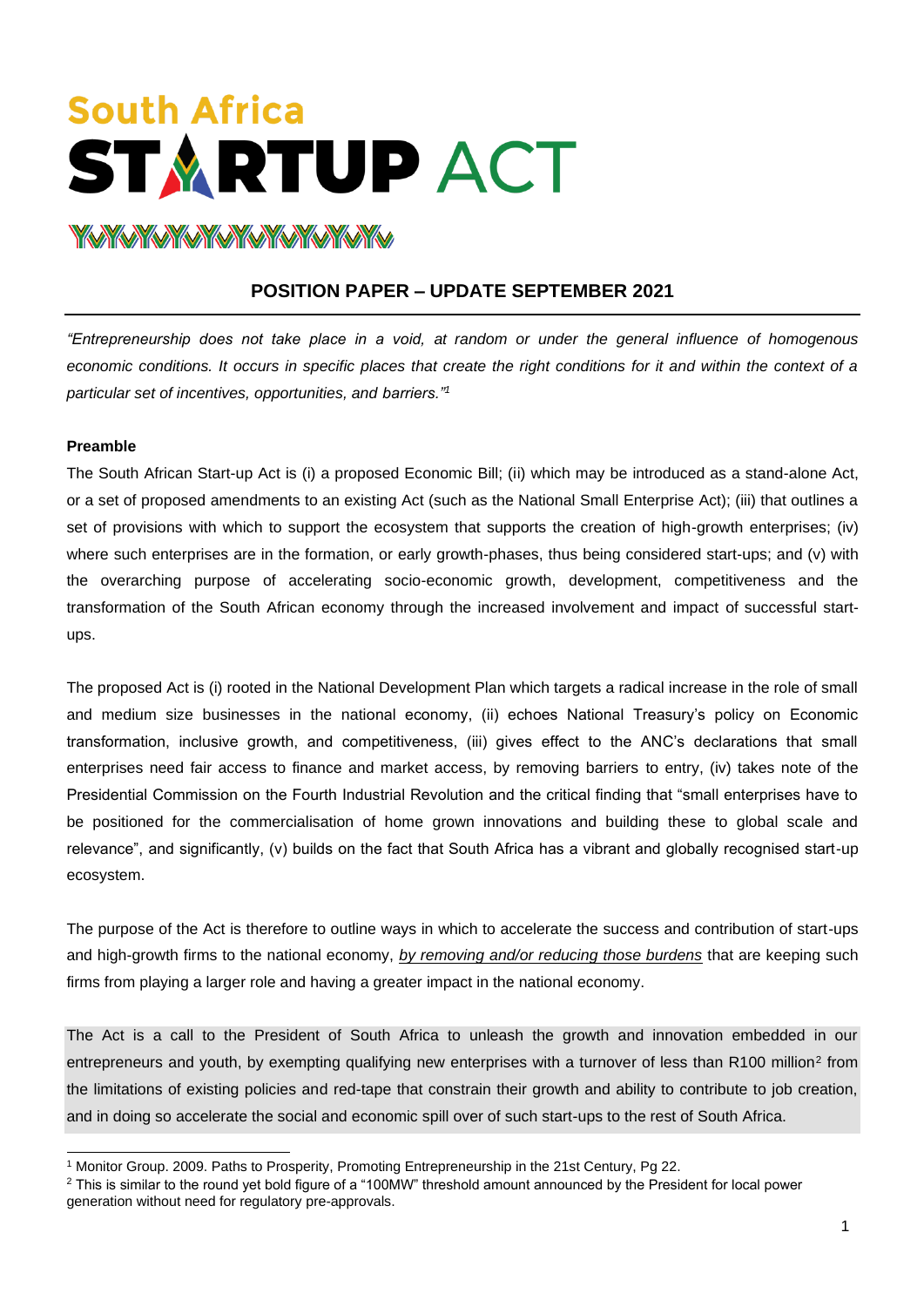#### **Two-prong approach**

During stakeholder consultation, the two main options for introducing a new bill were discussed. This included the development of an omnibus of acts, meaning one Start-up Act that covers all existing regulations and provisions embedded in existing but diverse laws, so as to harmonise all the elements needed to achieve the objectives of the Start-up Act. This however will in all likelihood take a significant effort and could entail a lengthy development time.

The second option is to utilise an existing law, and introduce the desired components of the Start-up Act as an amendment to such a law. There appears to be a very realistic and appropriate opportunity to do so through the current call for amendments to the National Small Enterprise Act via the Draft National Small Enterprise Amendment Bill in 2021/22 (previously referred to as the Small Business Act or SBA). This may speed up the process by reducing efforts needed for public consultation and stakeholder buy-in, as the SBA is an existing act.

#### **Call to action**

The SA Start-up Act Position Paper is a call to action, addressed to the broader start-up community in South Africa – including start-ups and scale-ups, entrepreneurs, regulators and policy makers, as well as the investor community – to share their inputs and provide feedback as to the prioritisation of the applicable interventions proposed in this position paper.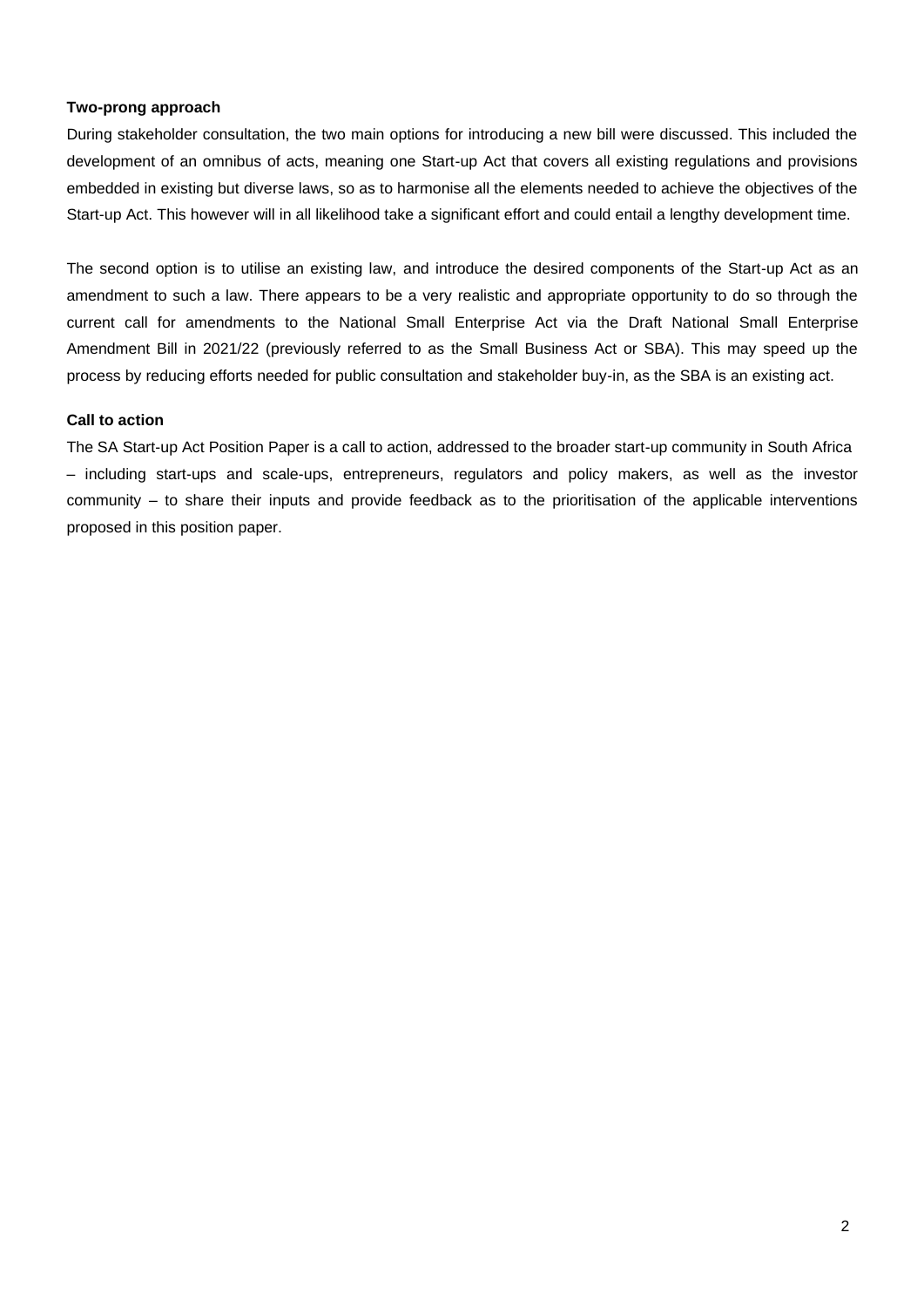#### **PART 1: PRELIMINARY**

#### 1. **Title:** South African Start-up Act

**2. In the proposed Act, –**

*"Fourth Industrial Revolution or 4IR"* is a fusion of advances in artificial intelligence (AI), robotics, the Internet of Things (IoT), genetic engineering, quantum computing, and more. In South Africa it represents a new era of innovation in technology – one that's enhancing human-machine relationships, unlocking new market opportunities, and fuelling growth across the global economy.

*"DSTI"* is the National Department of Science, Technology and Innovation.

*"high-growth start-up"* is a new enterprise, be it for-gain or not-for-gain, and be it private, public, NPO or otherwise, and where the difference from other early stage businesses and entrepreneurial ventures is the intention to position and manage the start-up so as to achieve above-average growth.

*"OECD"* is the Organisation for Economic Co-operation and Development (OECD), an international organisation that works to build better policies for better lives. Its goal is to shape policies that foster prosperity, equality, opportunity and well being for all.

*"Qualifying Start-up"* is a business enterprise that meets a set of criteria outlined in the Start-up Act, and in doing so, become eligible to access a set of support measures, incentives and/or beneficial relaxations outlined within the SA Start-up Act.

*"R&D 150% tax incentive"* is an incentive from the South African government to incentivise private sector investment in Research and Development (R&D).

*"R&D professional"* is defined as someone that is directly employed on research and development activities.

*"Research personnel"* includes research and development personnel, which are all persons employed directly on research and development activities, as well as those providing direct services such as research and development managers, administrators and clerical staff.

*"National Small Enterprise Act"* refers to the South African National Small Enterprise Act of 1996 (and later amendments), which was previously known or referred to as the National Small Business Act (or SBA).

*"small enterprise"* means a separate and distinct business entity, together with its branches or subsidiaries if any, including cooperative enterprises, managed by one owner or more, predominantly carried on in any sector or subsector of the economy mentioned in column 1 of the Schedule<sup>3</sup> and classified as a micro, small or a medium enterprise by satisfying the criteria mentioned in columns 3 and 4 of the Schedule.

*"SMME"* is a small, medium or micro sized enterprise as defined in the National Small Enterprise Act of South Africa. The use of SMME has been replaced in amendments of the SBA to be referred to as small enterprises.

"start-up ecosystem" defined by the Start-up Commons<sup>4</sup> is a ring-fenced networked collection of entities, including physical and human actors, that collectively comprise the region, locale or grouping's capability in so far as seeding, creating, fostering, nurturing and sustaining high-growth start-up enterprises.

*"start-up"* is a team of entrepreneurial talent developing new innovations, in identifiable and investable form, in progress to validate and capture the value of the created innovation - with the ambition to grow fast with a scalable business model tailored for maximum impact."<sup>5</sup>

<sup>&</sup>lt;sup>3</sup> Schedule of the Small Enterprise Definition as contained in the National Small Enterprise Act.

<sup>4</sup> https:/[/www.startupcommons.org/what-is-startup-ecosystem.html](http://www.startupcommons.org/what-is-startup-ecosystem.html)

<sup>5</sup> https:/[/www.startupcommons.org/what-is-a-startup.html](http://www.startupcommons.org/what-is-a-startup.html)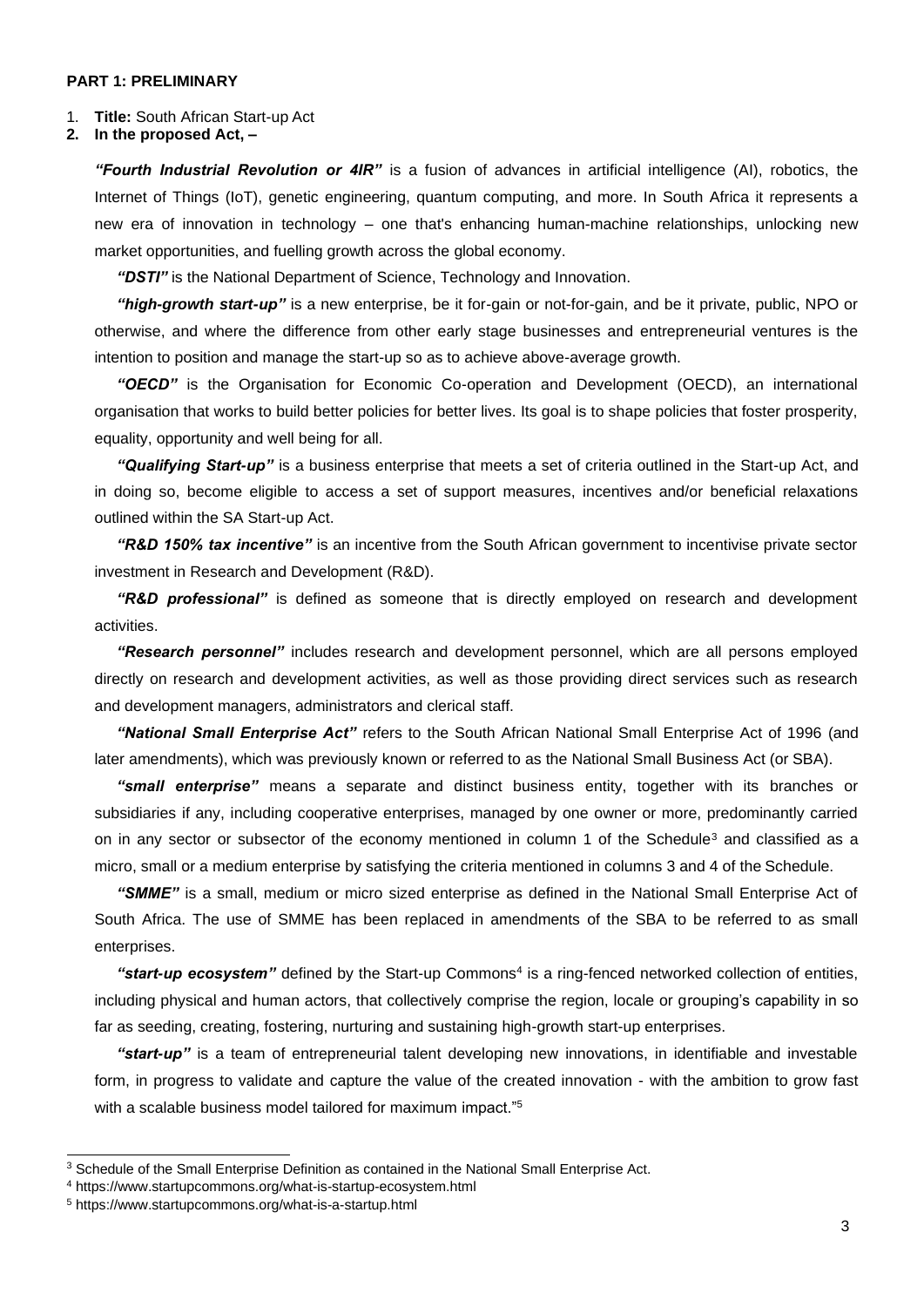3. **Scope: -** The proposed bill shall apply to small enterprises that have been in business for five years or less, that meets and operates within a certain set of criteria outlined in the Bill.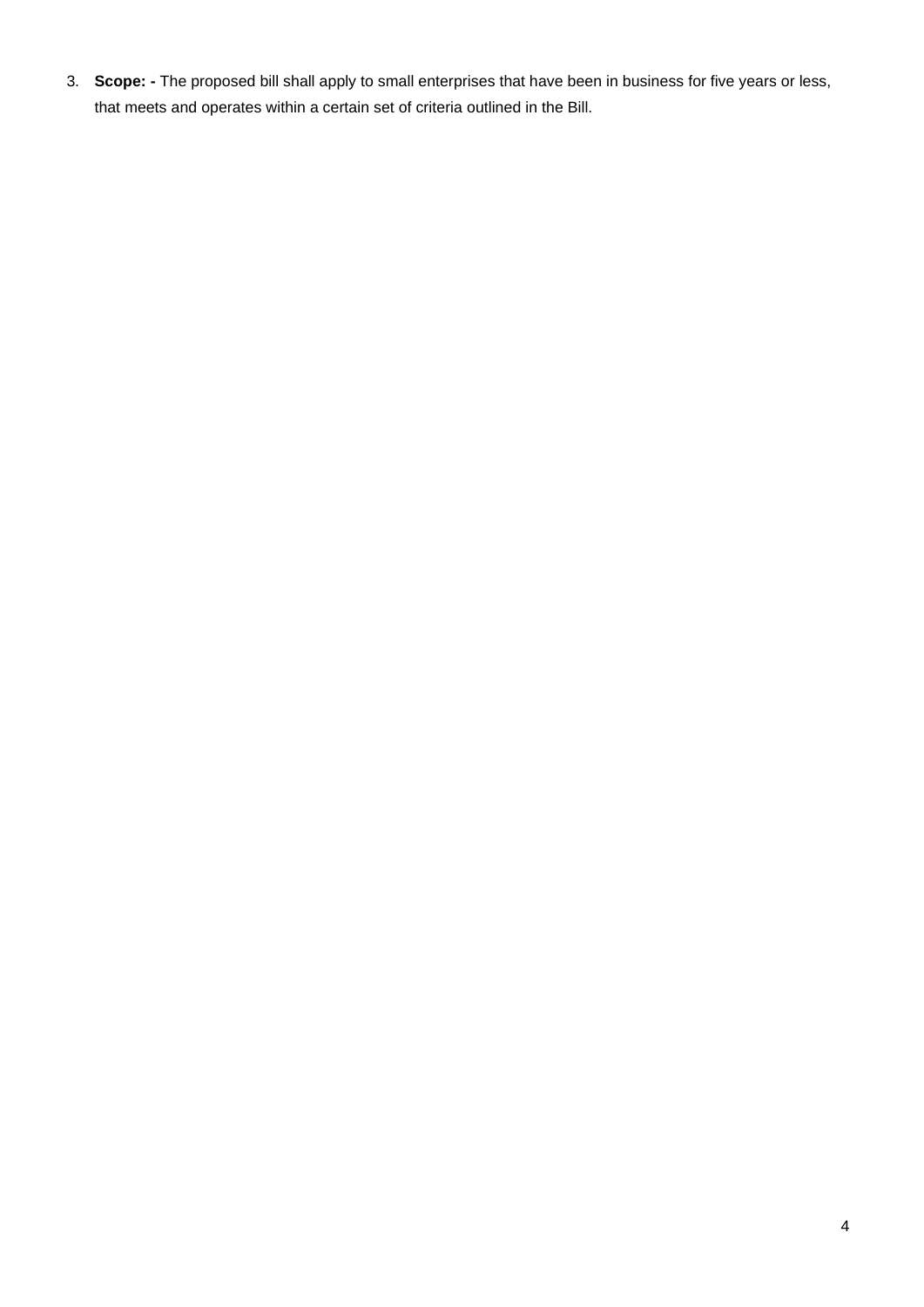#### **4. Context**

Stimulating the establishment of, and leveraging new business enterprises, or so-called start-ups has emerged as a vital development policy in reshaping economic activity in many countries around the world<sup>6</sup>. Young firms account for about 20% of employment but create almost half of new jobs on average across OECD countries<sup>7</sup>. Many countries are heeding the OECD example by emphasising the role of start-ups in respective national development and economic policies.

This insight is not limited to South Africa as there has globally been increased attention given to the improvement of start-up ecosystems: boosting the collective network of players and interventions that enable the functioning of start-ups in any specific region. Examples of such improvements include increasing access to capital for early stage ventures, easing the regulatory burden on small enterprises, as well as creating a more amenable labour regime with which to ensure that start-ups have access to the necessary talent<sup>8</sup>.

Several nations have already, and others are increasingly looking towards improving the legal systems, be it laws and regulations that influence the formation and expansion of start-up ecosystems<sup>9</sup>. Such interventions aim to introduce and/or enhance the laws that address the legislative, policy and/or regulatory prerequisites, and often shortcomings of a particular start-up ecosystem. In some countries, such interventions have taken the label of Start-up Acts.

Support outlined in Start-up Acts comprises a mixture of direct firm level support including access to finance and business advisory, as well as indirect support such an assortment of regulatory incentives. Additionally, support through Start-up Acts may focus on aspects related to regulation reform<sup>10</sup>.

The 2014 SiMODiSA White Paper calls for private sector investment in SMEs, especially so-called high-growth small enterprises, with the latter defined as being fast‐growing and dynamic businesses that have the potential of significant job creation and economic development.

Key stakeholders in the South African start-up ecosystem, many of which are represented in the Start-up Act Steering Committee, initiated a proposal to investigate the merits of introducing a special act in South African Law that speaks to the unique needs and objectives of growing and supporting the South African start-up ecosystem.

<sup>6</sup> Klenow, P J and H Li (2020). "Innovative Growth Accounting", in NBER Macroeconomics Annual 2020, Vol. 35, University of Chicago Press.

<sup>7</sup> "No Country for Young Firms?", Policy Note, Directorate for Science, Technology and Innovation Policy Note, June.

<sup>8</sup> "Supporting people and companies to deal with the COVID-19 virus: Options for an immediate employment and social-policy response", Tackling coronavirus (COVID-19) Contributing to a global effort.

<sup>9</sup> https://africaeurope-innovationpartnership.net/news/startup-acts-are-next-form-policy-innovation-africa <sup>10</sup> "Start-up Acts and supporting entrepreneurship", dated 15 April 2021. Justin Hill, FCI Global Practice, World Bank Group.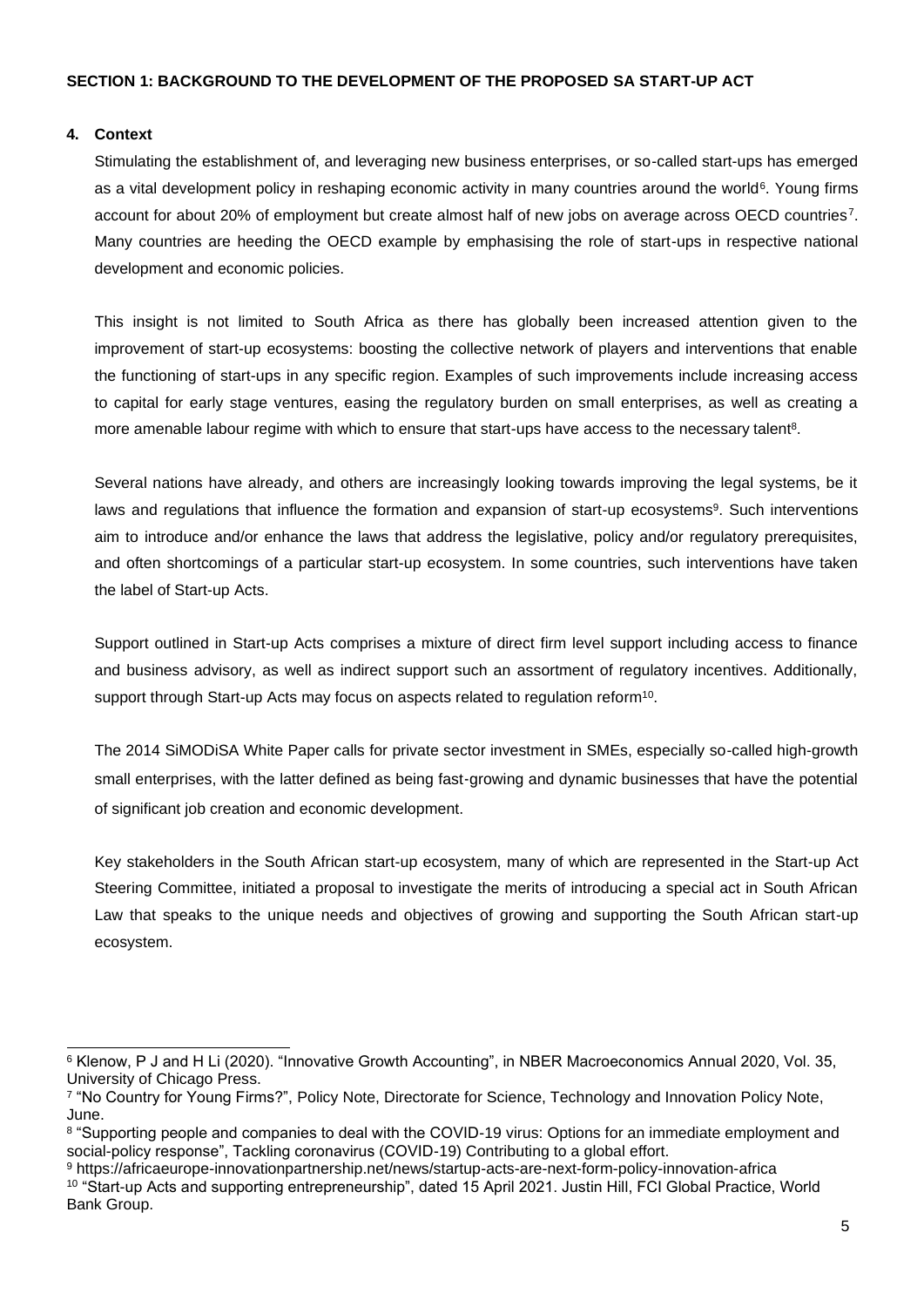#### **5. Origin**

The SA Start-up Act White Paper is a ground-up initiative and undertaking of the SA Start-up ecosystem. The initiative is coordinated by a Steering Committee that consists of organisations within the South African entrepreneurship ecosystem that have rallied together to advocate for the establishment of a Start-up Act in South Africa. These organisations include SiMODiSA (Secretariat), i4Policy, Endeavor South Africa, Silicon Cape, SAVCA, Loud Hailer and the Digital Collective Africa.

The research component of the Start-up Act position paper is funded and supported by the World Bank and a representative of the bank sits on the Steering Committee. The research considered local and global start-up acts and policies, and formed the basis for the assessment of the merits for promulgating for the introduction of a Start-up Act in South Africa.

#### **6. Development of the proposed Act**

The development of a South African Start-up Act Position Paper comprised of three main components, being (i) a review of available research, data, case studies and information about existing and planned start-up acts around the globe; (ii) public consultation with key players in the South African start-up ecosystem, to review research findings, and to supplement thinking based on insights from said key players; and (iii) the development of an SA Start-up Act position paper (this document) outlining the conclusion from the assignment in so far as the merits of promulgating a Start-up Act for South Africa.

#### **7. Why does South Africa need a Start-up Act?**

#### *a. Start-ups are integral to the transition to, and future state of the South African economy*

- i. South Africa is undergoing a transition from resource to knowledge as the main drivers of the economy.
- ii. The Services economy is the largest contributor to GDP, with this contribution growing faster than other sectors of the economy.
- iii. Start-ups are integral to both the transitioning from resource to knowledge, as well as the services economy.
- iv. Such start-ups have the potential to become high-growth enterprises, being enterprises underpinned by innovation, and that achieve above average outputs in terms of growth, job creation and socioeconomic impact.
- v. The formation, growth and successful impact of such start-ups are a function of the combined ecosystem that supports start-ups.
- vi. The status, health and expansion of the start-up ecosystem needs to be elevated, emphasised and prioritised within South African national economic policy, for its impact to grow exponentially, rather than organically, and in doing so play a meaningful role in addressing the objectives of the NDP in so far as economic transformation, inclusive growth, and competitiveness.

#### *b. Why focus on High-Growth potential firms?*

The intention to focus on high-growth enterprises as opposed to new enterprises in general (e.g. entrepreneurial ventures, sole proprietors and other forms of small enterprises) is the objective to leverage such high-growth start-ups as instruments with which to boost the economy by increasing the taxable revenue base, fostering innovation and positively impacting on job creation. The vast majority of new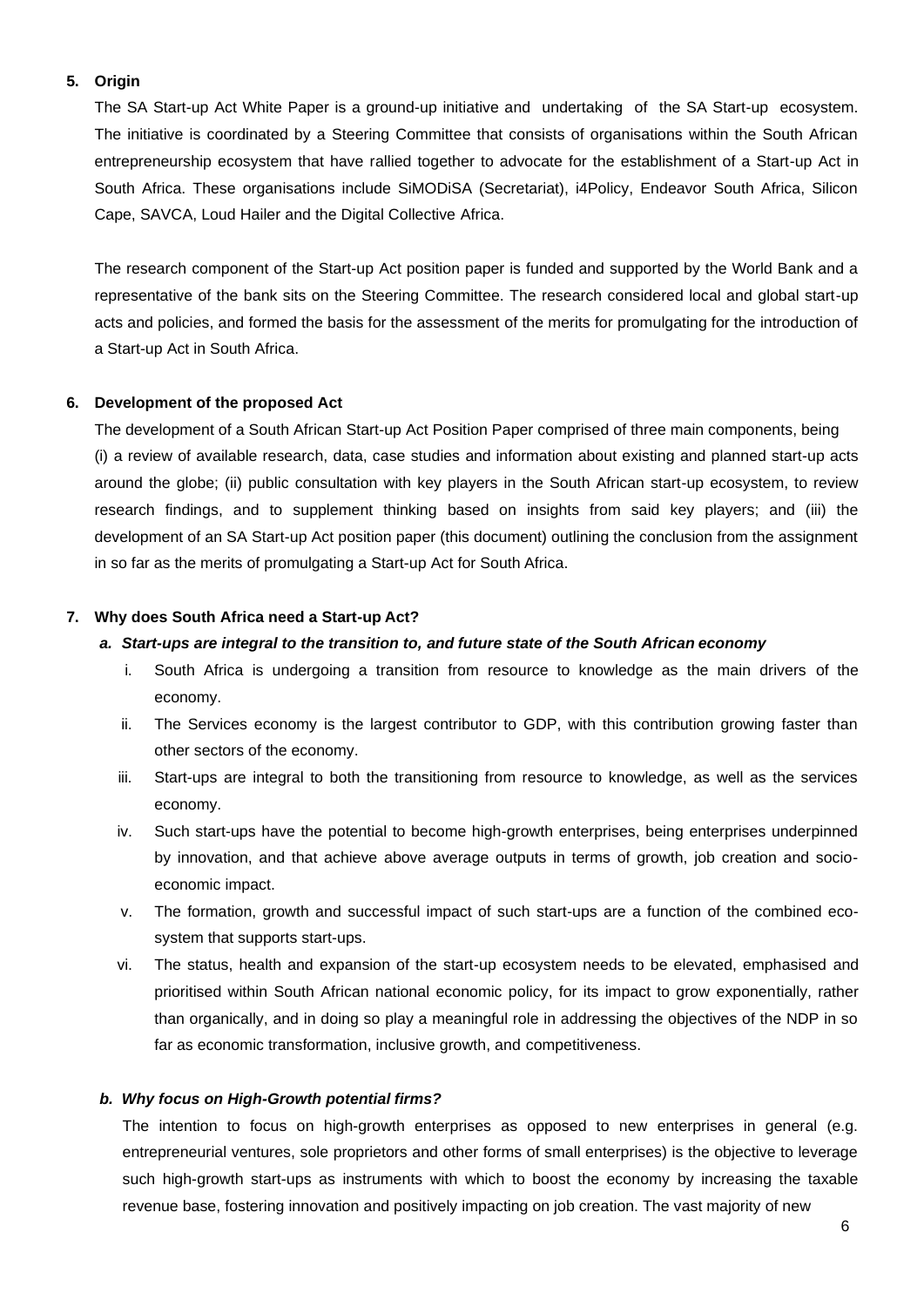business enterprises (thus micro or small start-ups in general) that exist beyond the first three years of operations do not grow. Rather is it the remaining balance comprised of a tiny portion of start-ups that are responsible for creating a disproportionate number of jobs<sup>11</sup>. This is the reason for the focus on highgrowth start-ups, rather than small enterprises in general.

Policy makers are increasingly focusing on incentives and framework conditions that escalate the initiation, growth and success of high‐growth enterprises. Such enterprises are seen as important drivers of economic growth, employment and social value. They offer potentially significant leveraged returns to government investment as their success creates further growth in the economy and overall supply chain. This growth is often correlated to a presence of innovation, which has resulted in a keen focus on identifying effective policy measures to foster innovation as a precursor to a fertile environment for high‐ growth and innovative small enterprises.<sup>12</sup>

EuroSTAT and OECD policy<sup>13</sup> defines high-growth enterprises as being fast‐growing and dynamic businesses that have the potential of significant job creation and economic development<sup>14</sup>.

Local policy makers, evident from a recent publication by the Economic Policy unit of the South African National Treasury, share these insights:

"There is growing awareness that there is a subset of firms in the economy—high-growth firms (HGFs) that contribute disproportionately to net employment growth. These firms also contribute disproportionately to innovation and productivity growth. HGFs are broadly defined as the fastest growing firms in the economy and have been found to be responsible for a disproportionate contribution to net employment growth in developed countries (Shane 2009). HGFs are the most productive and innovative firms in their industries (Li and Rama 2013) and consistently create a disproportionately large share of new jobs at any given point in time across different countries."<sup>15</sup>

#### *c. High-growth potential start-ups need to be a national imperative*

- i. A Start-up Act can be a made-to-measure implementation platform with which to give effect to the call in the National Development Plan for greater focus and support of the role of entrepreneurs in the South African economy; in doing so achieve exponential growth in the contribution of small enterprises to the South African GDP.
- ii. A Start-up Act can be a vital policy instrument in the quest to create socio-economic transformation.
- iii. A Start-up Act is purposed to spearhead economic development, growth and job creation.

<sup>&</sup>lt;sup>11</sup> Calvino, F., C. Criscuolo and C. Menon (2015), "Cross-country evidence on start-up dynamics", OECD Science, Technology and Industry Working Papers, 2015/06, OECD Publishing, Paris. Last accessed in July 2021 fro[m](http://dx.doi.org/10.1787/5jrxtkb9mxtb-en) [http://dx.doi.org/10.1787/5jrxtkb9mxtb-en. M](http://dx.doi.org/10.1787/5jrxtkb9mxtb-en)ore or less 5% of new micro start-ups grow quickly in the first few years, but

account for between 21% and 51% of total job creation from the sample group.

<sup>12</sup> 2014 SiMODiSA White Paper.

<sup>13</sup> Eurostat & OECD. 2007. Eurostat OECD Manual on Business Demography Statistics. OECD.

<sup>14</sup> SiMODiSA: Accelerating growth of small and medium enterprises in South Africa. Policy recommendations for enhancing the start-up/SME ecosystem in South Africa, 2014.

<sup>15</sup> Economic transformation, inclusive growth, and competitiveness: Towards an Economic Strategy for South Africa. Prepared by Economic Policy, National Treasury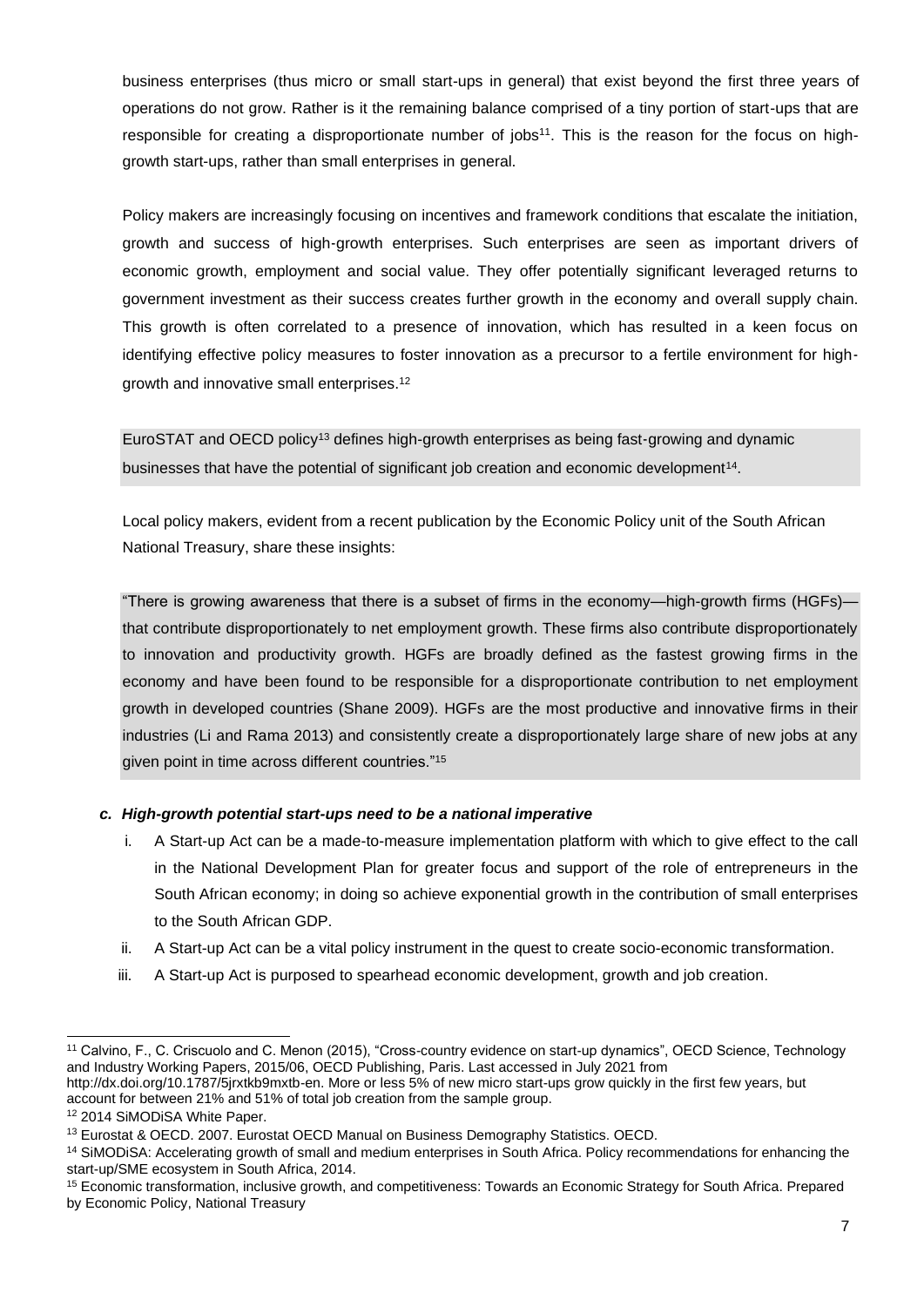iv. A Start-up Act will transcend ministries and overlapping policies impacting on small enterprises, if placed and coordinated within the Office of the President of South Africa.

# *d. South African law does not have a uniform definition for, or clear policy support for high-growth start-ups, including silence on the link between start-ups, high-growth firms and the NDP*

There is currently no single, articulated, uniform and aligned policy instrument in South Africa, that outlines a cohesive set of regulations, laws and policies aimed at accelerating the strength and impact of the SA start-up ecosystem, in so far as accelerating the formation and support of successful high-growth start-ups.

- i. Existing policies are silent on the role and value of start-ups and high-growth firms in the South African economy.
- ii. Lack of policy linkage and support for start-ups within the context of the NDP means that incentives and support for start-ups essential to achieve high-growth potential is either non-existent, or lost in the general discourse loosely grouped alongside everything resembling small enterprises, and tagged as SMEs. This despite overwhelming global evidence that only a small percentage of small enterprises referred to as high-growth firms, achieve the objectives of job creation, economic transformation and competitiveness.
- iii. Policy certainty is further complicated through overlaps between the mandates of different ministries, not only those primarily responsible for policies impacting on small enterprises, as almost every government department has a priority demarcation for small enterprises. This leads to conflicting incentives and even contradictory objectives in so far as outlining the support for small enterprises that may or may trickle down as support for high-growth start-ups.

# *e. A Start-up Act can bridge the policy vacuum with which to accelerate the impact of start-ups within the objectives of the NDP*

A Start-up Act is a possible intervention with which to provide an agreed definition for a high-growth enterprise, relevant to delivering high-growth impact. This includes the need to formulate and articulate the following foundations from which to support and grow the SA start-up ecosystem:

- i. Legal definitions for start-ups, start-up ecosystem and high-growth enterprises;
- ii. Labelling (to distinguish from other labels such as small enterprises, tech(nology) enterprises, SMEs, entrepreneurial businesses and many others);
- iii. Harmonisation of policies and acts that have direct bearing on start-ups; and
- iv. Outline specific interventions that are needed to support qualifying start-ups with the potential to become high-growth firms.

#### *f. A law holds more stature than policy*

Through law, the various objectives with which to support the start-up ecosystem can be consolidated through a legislated set of regulations that supersede political terms, changing policies and self-interest, while facilitating accountability.

#### **8. Development Roadmap**

- 1. First draft for Steering Committee inputs and review.
- 2. Second draft for stakeholders involved with the consultation process.
- 3. Draft Position Paper on Start-up Act published for circulation (this document).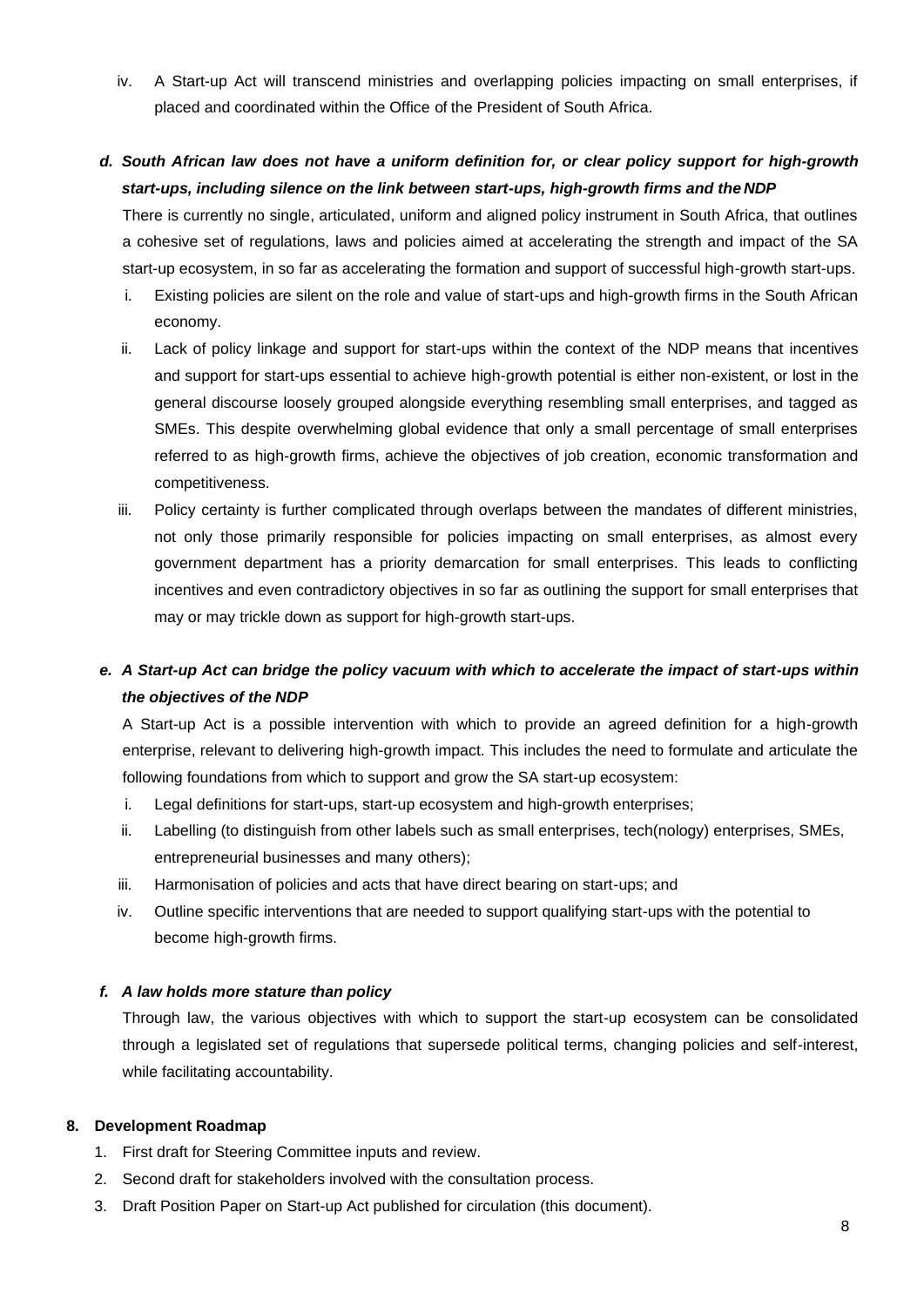- 4. Public workgroups for comments on the Position Paper.
- 5. Updates to Position Paper based on public comments received.
- 6. Development of a Green Paper (a first draft of the Start-up Act Policy drafted by the applicable Ministry).
- 7. Circulation of Green Paper for public comments.
- 8. Development of White Paper
- 9. First draft bill amendments drafted.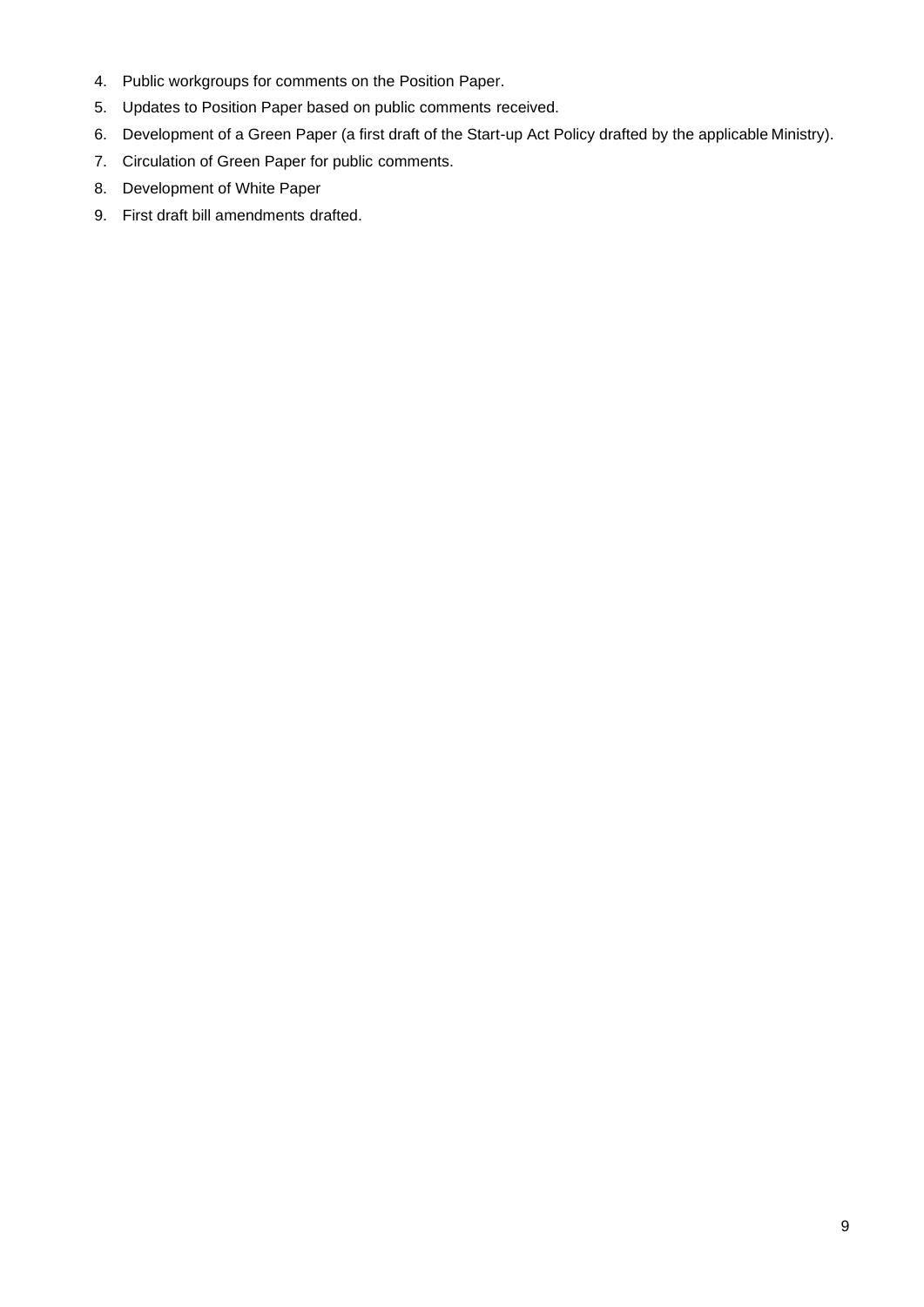#### **SECTION 2: PURPOSE OF THE SOUTH AFRICAN START-UP ACT**

#### **9. Socio-economic foundation**

The contribution of small businesses to the national GDP has increased by almost 40% between 2013 and 2019, despite large businesses still dominating the economy. The South African start-up ecosystem is clearly growing and increasingly contributing to the national GDP<sup>16</sup>. The events of July 2021 in Kwazulu-Natal and Gauteng are a stark reminder that the country is at a critical crossroad in so far as socio and economic policy, with national unemployment and the impact of COVID-19 lying bare the failures of not attaining the objectives outlined in the National Development Plan. South Africa is missing out on the benefits to its economy from start-ups and highgrowth enterprises by remaining slaves to a resource driven economy, and negating the opportunities embedded in our burgeoning services sectors.

South Africa can ill afford to wait patiently for the eventual trickling down effects from current levels of entrepreneurial activity, especially if these are reduced to organic growth at best. A 2019 World Bank report on the Digital Economy in South Africa cautioned that the country couldn't afford the status quo. The report highlighted recent successes in the form of globally recognised tech and start-up ecosystems, successful fund raising for digital ventures, as well as the reinvestment into the sector by an increasing number of up-and-coming South African digital entrepreneurs. But, it highlights various weaknesses in the South African policy and regulatory frameworks such as an insufficient supply of digital skills, inadequate access to funding, lack of ecosystem coordination, and inclusivity to name a few<sup>17</sup> .

The report published by the Presidential Commission on the  $4<sup>th</sup>$  Industrial Revolution<sup>18</sup> highlights the need for "strategies that place emphasis on leveraging and harnessing capabilities in the private sector to find scalable and profitable solutions that simultaneously unlock social and economic value". Small enterprises are earmarked to fill the void left by jobs made redundant through the 4IR, by using innovation and digitalisation to create new opportunities and drive economic renewal<sup>19</sup>.

"The Fourth Industrial Revolution is about more than just technology-driven change; it is an opportunity to help everyone, including leaders, policy-makers and people from all income groups and nations, to harness converging technologies in order to create an inclusive, human-centred future. The real opportunity is to look beyond technology, and find ways to give the greatest number of people the ability to positively impact their families, organisations and communities<sup>20</sup>."

But the global economic revolution toward a more important role for start-ups is clearly happening also in South Africa. The Start-up Act has its objective to LEVERAGE this global movement, so that the full potential of South Africa and its people can be realised. South Africa was ranked 52<sup>nd</sup> in the 2020 StartupBlinks 3<sup>rd</sup> global start-up

<sup>16</sup> According to StatsSA, the contribution of small business to national GDP increased from 16% in 2013, to 22% in 2019, eating into the comparable share of large business, which has seen its share wane from 75% to 68% over the same period. "Three facts about small business turnover in South Africa". Last accessed from [www.statssa.gov.za in](http://www.statssa.gov.za/) July 2021.

<sup>17</sup> World Bank Group. 2019. South Africa Digital Economy Diagnostic. Washington, DC: World Bank. License: Creative Commons Attribution CC BY 3.0 IGO.

<sup>&</sup>lt;sup>18</sup> Department Of Communications And Digital Technologies Notice 591 Of 2020

<sup>19</sup> https:/[/www.weforum.org/agenda/2019/09/start-up-business-india-fourth-industrial-revolution/](http://www.weforum.org/agenda/2019/09/start-up-business-india-fourth-industrial-revolution/)

<sup>&</sup>lt;sup>20</sup> The World Economic Forum, last access in August 2021 from https:/[/www.weforum.org/focus/fourth-industrial-revolution](http://www.weforum.org/focus/fourth-industrial-revolution)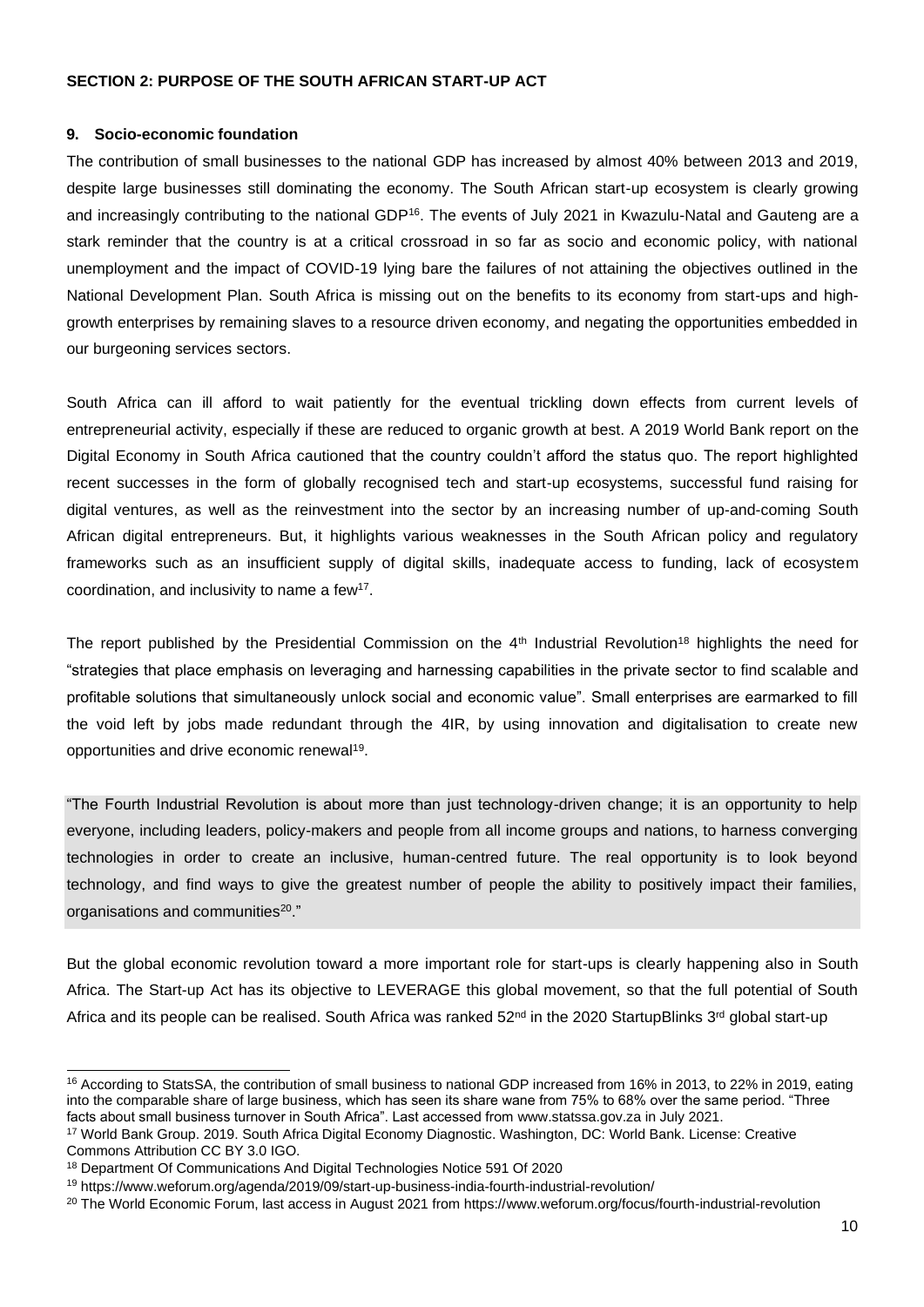ecosystem report. On the city rankings Johannesburg skyrocketed 88 spots to 160. Regionally in Africa, South Africa ranks number one.

A 2021 Endeavor impact report based on 28 South African Endeavor Entrepreneurs<sup>21</sup> demonstrates first-hand the impact of supporting and nurturing South African high-growth start-up entrepreneurs:

- Total revenues generated by the 28 companies amounted to R5.6bn in 2020, with average revenue of **R200m per year per business, representing an increase of R 2.7bn additional revenue** since 2017.
- More than **4,234 additional jobs created between** 2017 and 2020, 75% of which were black.
- The cost of jobs created in this way is estimated at R 5,000 per full time employment position, considerably lower than that required by the Jobs Fund (R70, 000 to R120, 000) and the Black Umbrellas initiative (R64, 000), both of which are considered to be exemplary initiatives that respectively focus on earlier stage and/or grassroots entrepreneurs, thus in general not primarily targeting high-growth entrepreneurs.

Investment into South African start-up enterprises is accelerating and increasingly attracting the attention of local and global early stage investors. This is apparent from the latest SAVCA Venture Capital survey report published in 2021:

- South African early stage fund managers concluded a record year of investments in 2020, despite a difficult trading year as a result of the global pandemic, investing R1.39bn into 122 entities; collectively managing an active portfolio of 841 deals amounting to R6.87bn.
- In the last five years, SA VC fund managers invested more than R5.6bn into early stage opportunities, up from R1.3bn in the preceding five-year period, capping off eight consecutive years of year-on-year growth in the total amount of capital allocated to early stage companies.
- The public sector is a major investor into start-up enterprises, holding 28.1% of all active portfolios by value of deals, amounting to R1.75bn.
- The appetite for investment into start-ups is not limited to South Africa, and our entrepreneurs have to compete for investor attention with other start-up ecosystems on the continent.
- Alarmingly though has South Africa lost ground to Nigeria with VC investment in dollar terms almost four times more in 2019 in Nigeria (USD 747 million) compared to South Africa (USD 202 million).

### **10. Objectives of the South African Start-up Act**

The South African Start-up Act is an intervention that sets out to support calls for changes to national economic policy in so far as prioritising Reconstruction, Growth and Transformation, with the objective of building a new, inclusive economy<sup>22</sup>. Accordingly, the Start-up Act espouses the following principal high-level objectives, the details of which are expanded on in later sections:

- 1. Profoundly increase the contribution and impact of start-ups to the national GDP so as to address the growth objectives outlined in the National Development Plan.
- 2. Leverage and grow the existing start-up ecosystem so that more South African start-ups can experience highgrowth phases and thereby become successful locally and globally.

<sup>21</sup> Endeavor SA Impact Report 2020, published in May 2021.

<sup>&</sup>lt;sup>22</sup> Reconstruction, Growth and Transformation: Building a New, Inclusive Economy. A discussion Document prepared by the ANC's Economic Transformation Committee, dated 2020.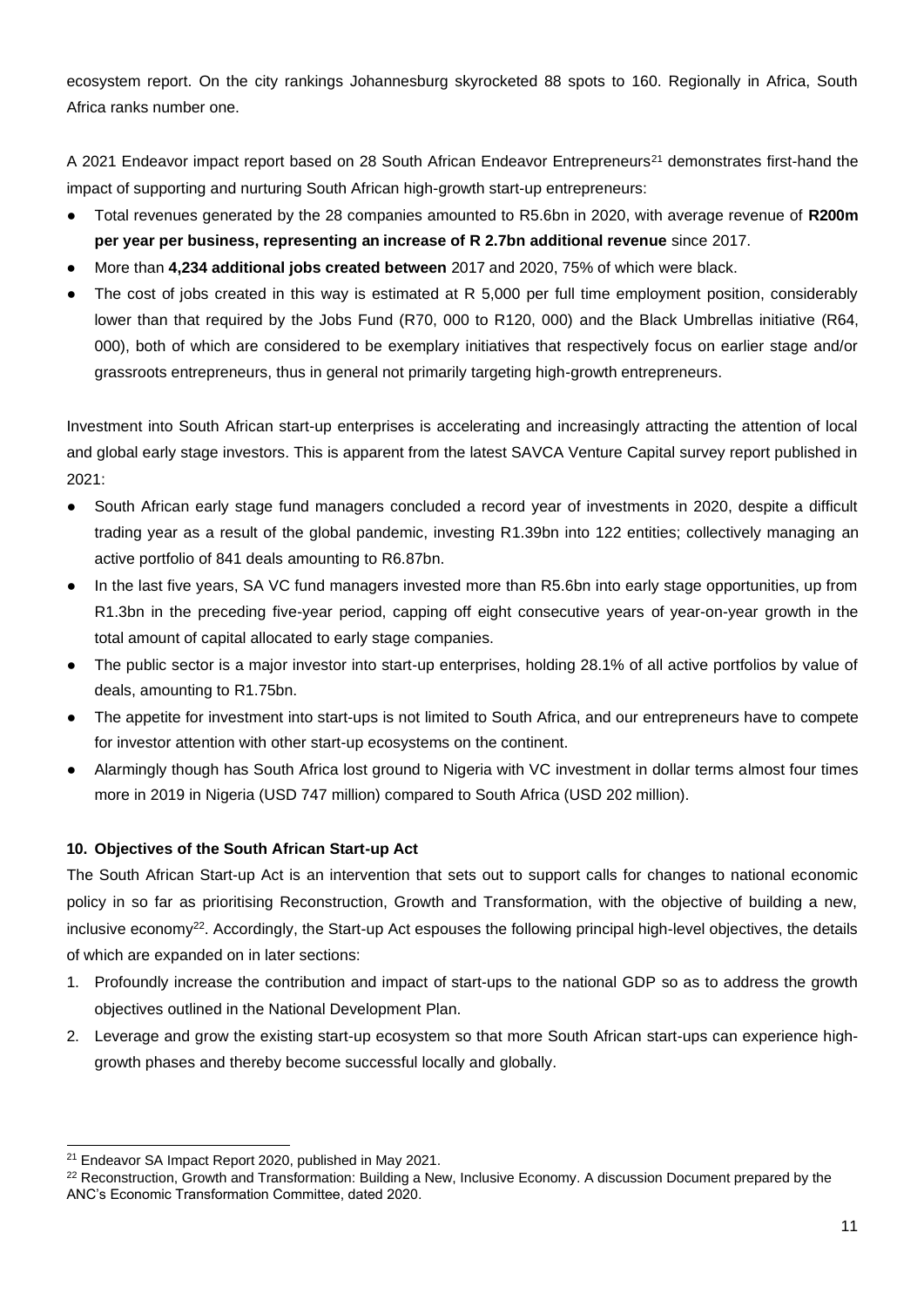- 3. Do so in a way that patriotic and proud South African talented youth and entrepreneurs don't have to relinquish their South African ties as a consequence of experiencing start-up growth and success. The offshoring of firms, IP and people is often a prerequisite to attracting foreign investment, or scaling into global markets.
- 4. In other words, maximise the value and impact of SA start-ups and successful entrepreneurs for the benefit of South Africa and her people.

#### **11. The Act is based on a mechanism of relaxation for start-ups that meet a set of qualifying criteria**

A start-up ecosystem can benefit from a number of different interventions in so far as becoming more efficient in supporting these types of small enterprises. Many such interventions do not require policy changes or new laws. Access to market research, standardised term sheets, pre-approved local and foreign corporate structure best practices, as well as standardised accounting policies, are a few examples of non-policy interventions.

South African firms have benefited significantly from previous state-driven initiatives to support, supplement and grow the start-up ecosystem. These range from various funding interventions and start-up grants, the development of research infrastructure through the National System of Innovation, and tax incentives such as Section 12J. The proposed South African Start-up Act is therefore not a call for an institutional response, or a scheme for new support instruments.

The South African Start-up Act is a policy intervention that seeks to amend or adjust national policy where the latter, evident from research has been shown to impact negatively on start-up businesses and the start-up ecosystem as a whole, thus limiting the potential of start-ups to become high-growth firms.

The Start-up Act seeks to propose a set of relaxations and incentives within the context of said policy and legal environment. It does not intend to replace or propose to change the policy and legal environment as it pertains to South African companies as a whole, and does not preclude the above-mentioned non-policy interventions.

Eligibility for the benefits espoused in the proposed Start-up Act is premised on a potential beneficiary meeting a specified set of criteria.

#### **12. Pillars of the South African Start-up ecosystem considered as relaxation interventions**

The following are interventions that feature in start-up acts across the globe. These interventions were further gauged through a process of studying global start-up acts - some of which are in force, whilst others are still in development - as well as reviewing available research on the impact and range of start-up act provisions effective around the globe; the latter of which was made possible through the assistance of the World Bank. The identified interventions were sound-boarded with members of the South African start-up ecosystem, through a range of public engagements taking place in 2021.

The interventions can be grouped according to the main pillars of a start-up ecosystem<sup>23</sup>, being:

- i. Access to financial capital.
- ii. Presence of a supporting entrepreneurial culture.
- iii. Access to skilled talent.

<sup>&</sup>lt;sup>23</sup> Review of the South African tech ecosystem commissions by Google and published by OC&C Strategy Consultants in 2018.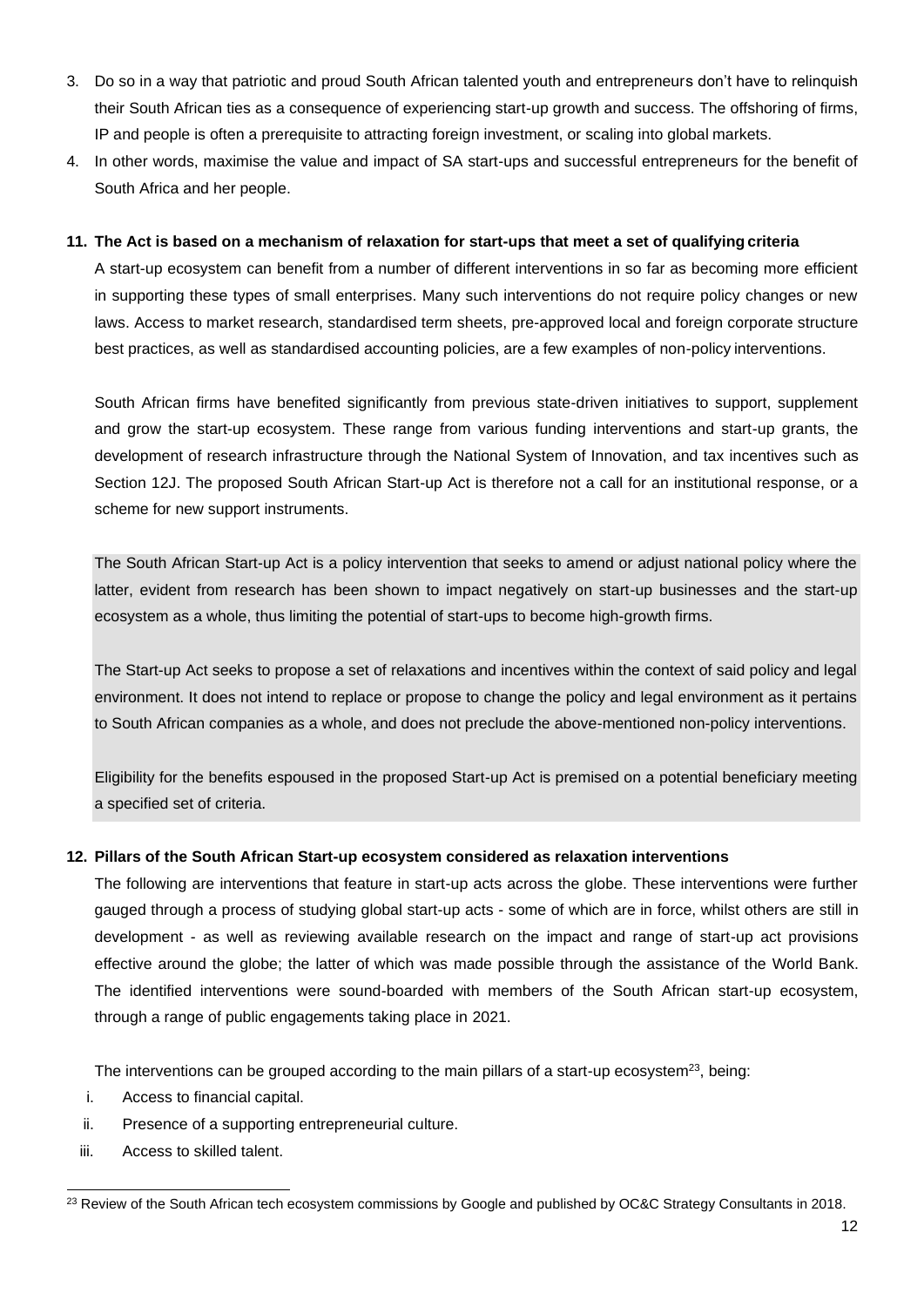- iv. Conducive regulations and the appropriate regulation of business activity relevant to start-ups.
- v. Quality and depth of start-up networks.
- vi. Supportive infrastructure.
- vii. Local and global market access.

The proposed South African Start-up Act does not have to include provisions for each of the above pillars as not all areas of the SA start-up ecosystem requires interventions in law.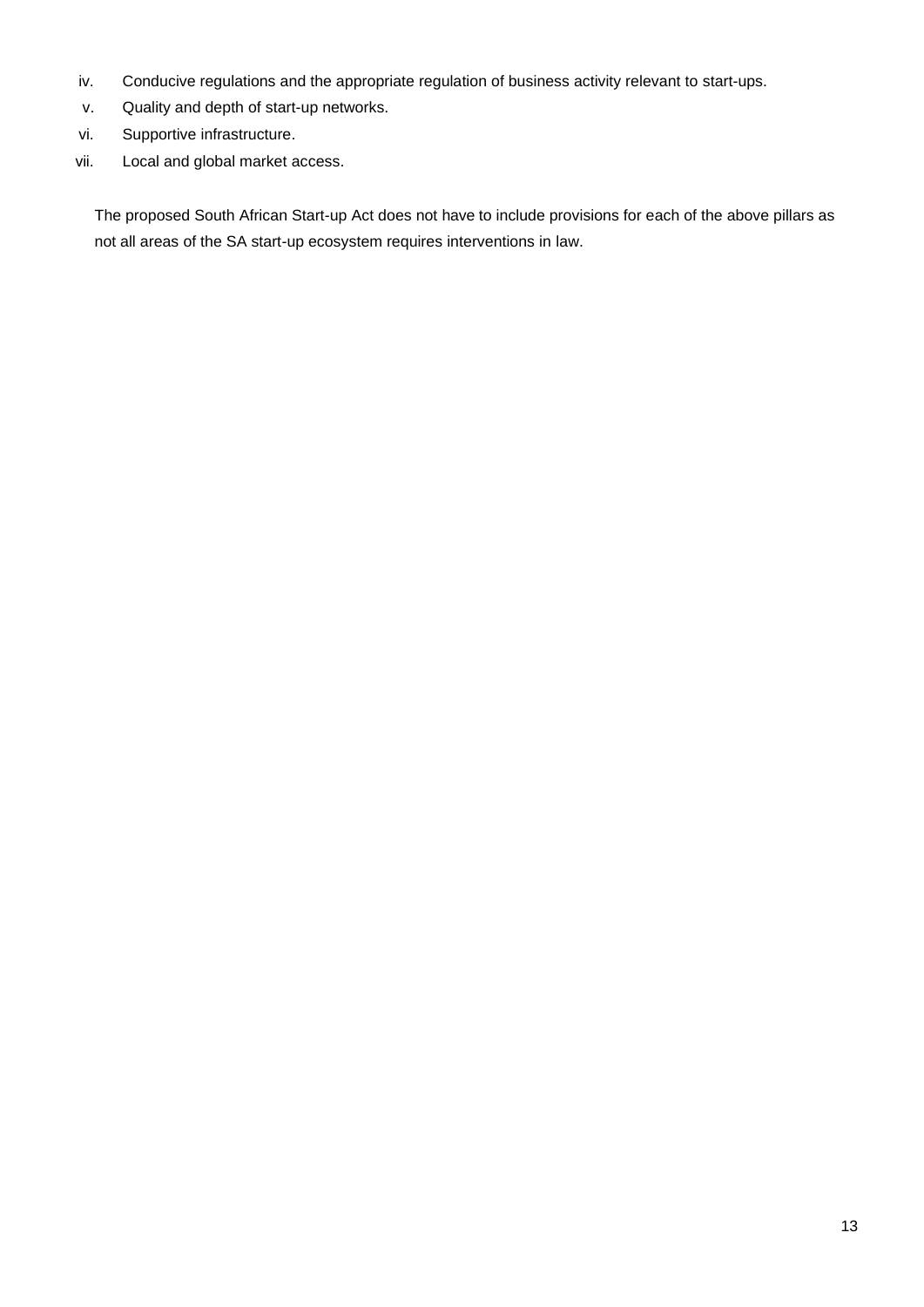# **13. A qualifying start-up is defined as a limited company (including cooperatives), not listed, that meets the following requirements:**

- i. It is newly established or have been incorporated for less than five years;
- ii. It has its operational entity based in South Africa;
- iii. It has an annual turnover less than R100 million;
- iv. It does not distribute its profits, and has not done so in the past;
- v. Its mission statement concerns, predominantly or exclusively the development, production and commercialisation of innovative products or services, with a clear technological component, where innovative products or services are defined as per the OECD definition of innovation;
- vi. It is not the result of a company merger or split-up, or of a business or branch transfer;
- vii. It operates in a permissible sectors of the economy as outlined below; and
- viii. Finally, it meets at least one of the three following high-growth related indicators:
	- a. Research and development expenditure corresponds to at least 15% of the higher value between turnover and annual costs:
		- i. Allowable R&D expenditure as defined per the existing DSTI R&D incentive;
		- ii. Start-ups with applicable R&D expenditure needs to register digitally with DSTI for the R&D tax incentive and meet applicable criteria;
		- iii. Self-assessment of applicable and qualifying criteria so as to automatically qualify without a DSTI administrative intervention;
		- iv. In instances where the start-up turns profitable and thus is able to qualify for a tax credit based on the R&D tax incentive, the credit is automatically approved as long as the qualifying start-up met the rest of the qualifying start-up criteria.
		- b. The total workforce includes at least one third qualified R&D professionals<sup>24</sup>, with an R&D professional defined as someone that is directly employed on research and development activities; or
		- c. The company is the owner or licensee of a registered patent (or it has filed an application for an industrial property right) or it owns original registered software.

#### **14. Applicable industrial sectors relevant to the South African Start-up Act**

A key lesson from the Section 12J tax incentive in South Africa is to consider ring fencing the Start-up Act by including industrial sector as a final criteria to be demarcated as a qualifying start-up company. However, the very nature of the business activity of most start-ups entails the digitalisation of the economy. This covers almost all sectors as the underlying drivers of technology and innovation form the basis on which start-ups disrupt and bring change to virtually every aspect of the economy. Compounding this is the fact that the sectors serviced by start-ups are dynamic and ever changing.

For this purpose, it is proposed that the Start-up Act explicitly lists all sectors, or business activities that will NOT be considered when assessing the criteria to be a qualifying start-up. Accordingly, a start-up will be

<sup>&</sup>lt;sup>24</sup> OECD definition of research personnel: Research and development personnel includes all persons employed directly on research and development activities, as well as those providing direct services such as research and development managers, administrators and clerical staff.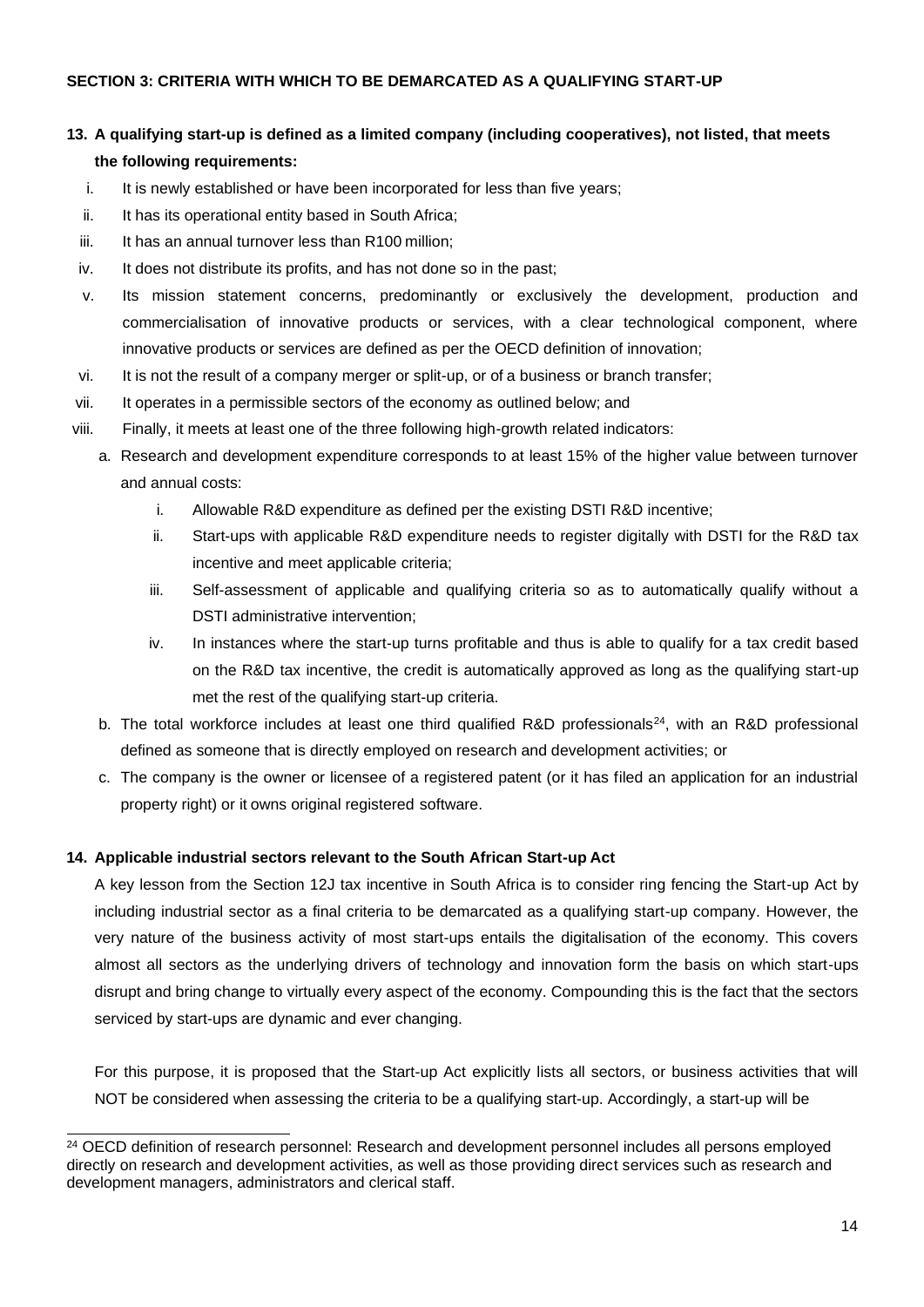deemed a qualifying start-up if it meets the applicable criteria outlined in Section 13 above, AND if it does NOT operate in any of the sectors listed below. Examples of excluded sectors to be considered include the following:

- i. Trade in immovable property (with the exception of trade as a hotel or bed and breakfast owner).
- ii. Trade in the banking, insurance, money lending and hire purchase financing sectors. This excludes the development of technology, solutions and products for the banking, insurance, money lending and hire purchase financing sectors.
- iii. Operating in the financial sector as an advisory service, including but not limited to legal, tax advisory, stock broking, management consulting, auditing or accounting.
- iv. Trade or operation in the gambling industry includes casinos and similar games of chance. This excludes the development of technology, solutions and products for the gambling and associated industry.
- v. Trading or operating in the manufacture, buying, or selling of liquor, tobacco products, arms or munitions of any kind. This excludes the development of technology or solutions for the manufacture, buying or selling of liquor, tobacco products, arms or munitions.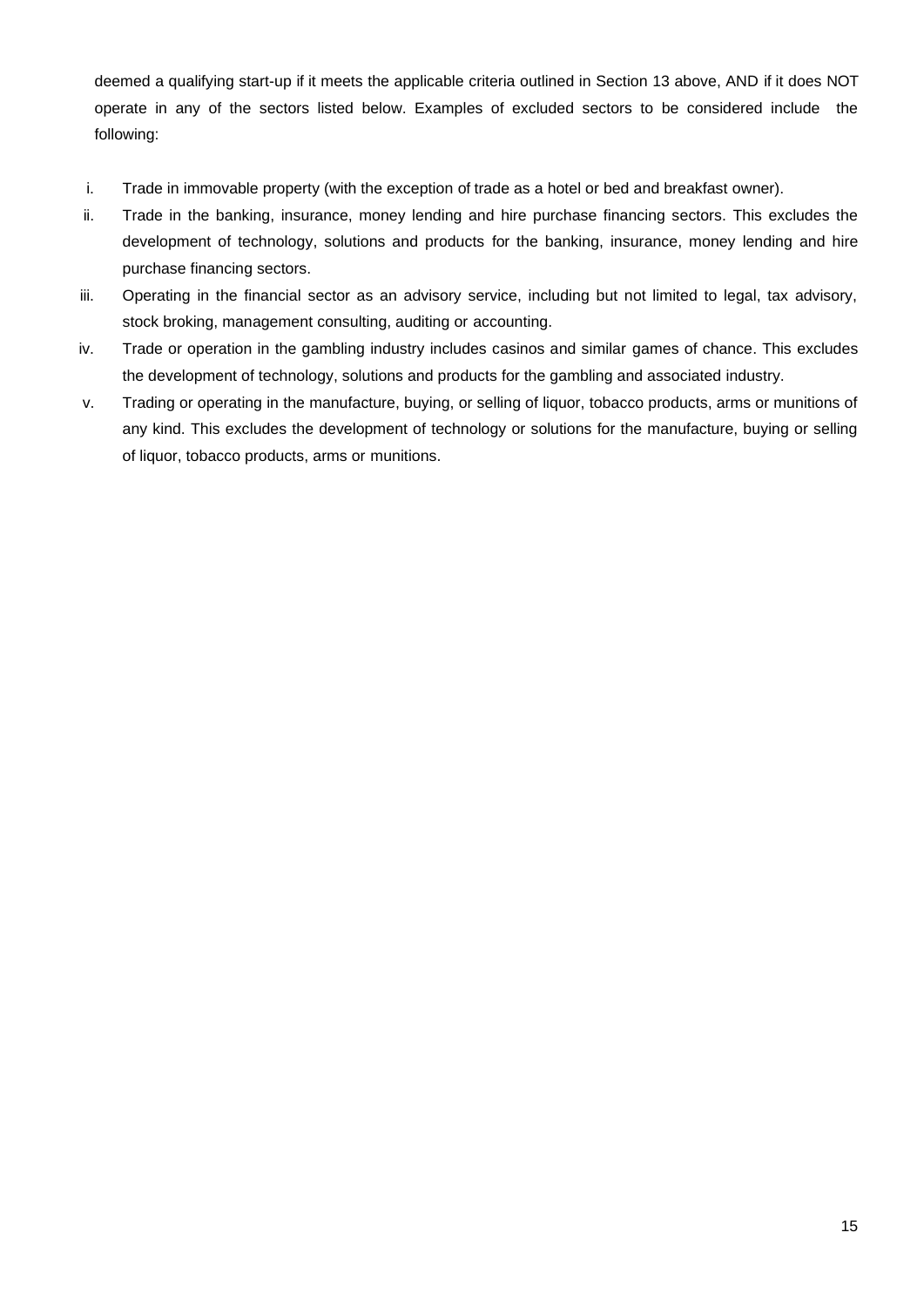#### **SECTION 4: INTERVENTIONS PROPOSED IN THE SOUTH AFRICAN START-UP ACT**

The set of interventions outlined below take the form of a relaxation, being a reduction in, or complete exemption from an existing regulation or policy applicable to South African based companies and/or commercial activities.

#### **15. Relaxation window and scope**

The South African Start-up Act calls for qualifying start-ups to be exempted for a set period of time (e.g. five years from date of company registration, or once turnover exceeds R100m) from the regulatory and associated burden of indicated existing policies, taxes and implications, through the stated provisions outlined below.

#### **16. Relaxation 1: Provide tax breaks and incentives to encourage investment in Qualifying Start-ups**

- *Title:* Venture Capital Companies and appropriate incentives to increase access to capital
- **Start-up ecosystem pillar:** (i) Access to financial capital

"SMME's must be allowed fair access to finance including through reform of private and public finance lending practices".<sup>25</sup> Accordingly, specific incentives need to be introduced to incentivise capital contributions to early stage funding entities that invest in qualifying start-ups in South Africa (e.g. Venture Capital Companies), especially given the absence of suitable public sector start-up funding, as well as virtually no funding from institutional funds towards the VC and early stage sector in SA.

The basis for qualifying as a VCC is its investment into a qualifying start-up. The definition of a qualifying startup outlined in this document is subsequently the superseding qualification criteria for selection of investment candidates by the VCC (termed Qualifying Companies in the existing Section 12J tax incentive). The Start-up Act should additionally outline suitable administrative and regulatory preconditions addressing the legal form, operations and reporting requirements of the VCC, taken from the existing VCC dispensation outlined in the Section 12J tax incentive.

In line with the above, incorporate the aspects of the Section 12J tax incentive that contributed to the creation of jobs and investment in early state funding, if such funding leads to investment in a qualifying start-up. Furthermore, give similar tax benefits to corporate entities that contribute funding to investment vehicles that invest in qualifying start-ups.

- **Title:** Special tax dispensation for qualifying start-ups so as to increase availability of financial capital
- **Start-up ecosystem pillar:** (i) Access to financial capital

Simplify the registration for, and administration of PAYE and VAT for qualifying start-ups, and allow qualifying start-ups to reinvest such taxes that may become due whilst trading as a qualifying start-up, into the growth of the business.

Enable full tax exemption for capital gains accrued to an investor through its investment into a qualifying startup.

<sup>25</sup> IBID.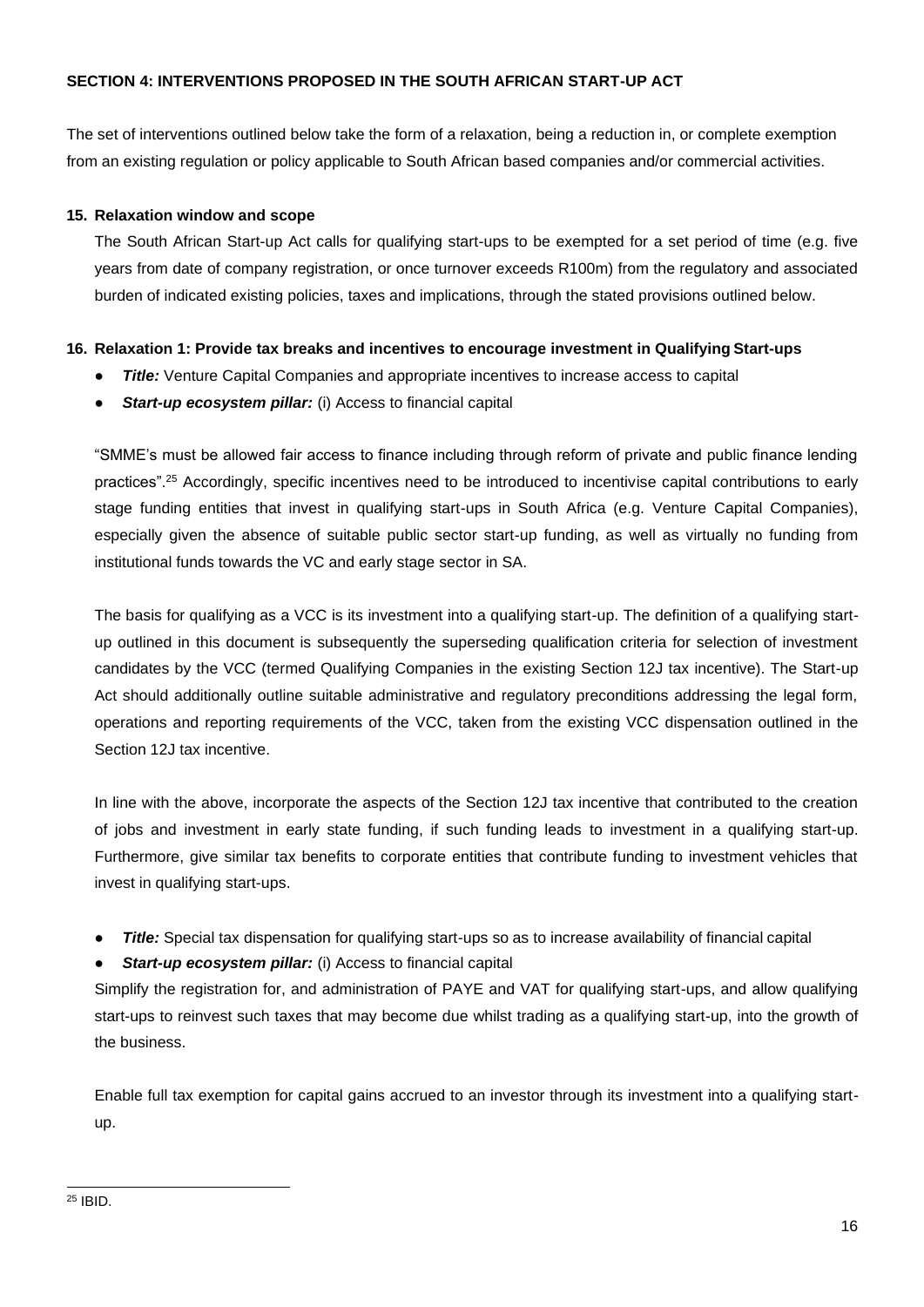#### **17. Relaxation 2: Remove barriers that inhibit access to skilled talent**

- **Title:** Employment flexibility and special skills visas
- **Start-up ecosystem pillar:** (iii) Access to skilled talent

Enable a more flexible employment regime that underpins the ability to appoint and dismiss without fear of CCMA penalties and pro-labour rulings, if such appointments are made by a qualifying start-up. Balance fairness through the availability of financial guarantees (such as for example a UIF benefit for dismissed employees from qualifying start-ups) to safeguard prospective start-up employees when facing dismissal, thereby ensuring that there remains an incentive to take up employment with a start-up. In doing so, create a level field for recruitment from start-ups in comparison to the salaries, benefits and labour law protections on offer from government and Corporate South Africa.

Automatic, fast-tracked and flexible immigration for access to, and continued retention of foreign talent, including foreign talent willing to invest in such South African business opportunities, if such recruitment and appointment is done by a qualifying start-up.

# **18. Relaxation 3: Remove inhibiting regulatory barriers that hampers globalisation and investment into qualifying start-ups**

- **Title:** Address Exchange Control Limitations
- *Start-up ecosystem pillar:* (iv) Conducive regulations and the appropriate regulation of business activity relevant to start-ups

South African Exchange Control impacts start-ups mainly on two fronts, being the repatriation or offshore movement of South African intellectual property, and secondly limitations placed on the amounts of money moved offshore.

The Start-up Act calls for automatic approvals, and amnesty from current and future ExCon regulatory actions or pursuits against the start-up that may impact negatively on the legal status of the assets in questions; and through granting amnesty, maximise the portability, commercialisation and investment into South African intellectual property.

In addition to the above, the Start-up Act calls for the removal of limitations on, and automatic ExCon approval for the moment of money by a qualifying start-up to finance the expansion of its South African operations in other markets. This could include the offshore movement of money to cover the costs of employment in other markets as well as other working capital costs involved in setting up branches, offices and operations in other countries.

It is additionally proposed that the Start-up Act include the following two specific interventions in regards to ExCon:

• Extend permissible loop structures for start-ups and high-growth firms to allow them to raise international capital by creating a noncash-settled share swap at market value that would not require pre-approval from the South African Reserve Bank, but rather reporting after the transaction.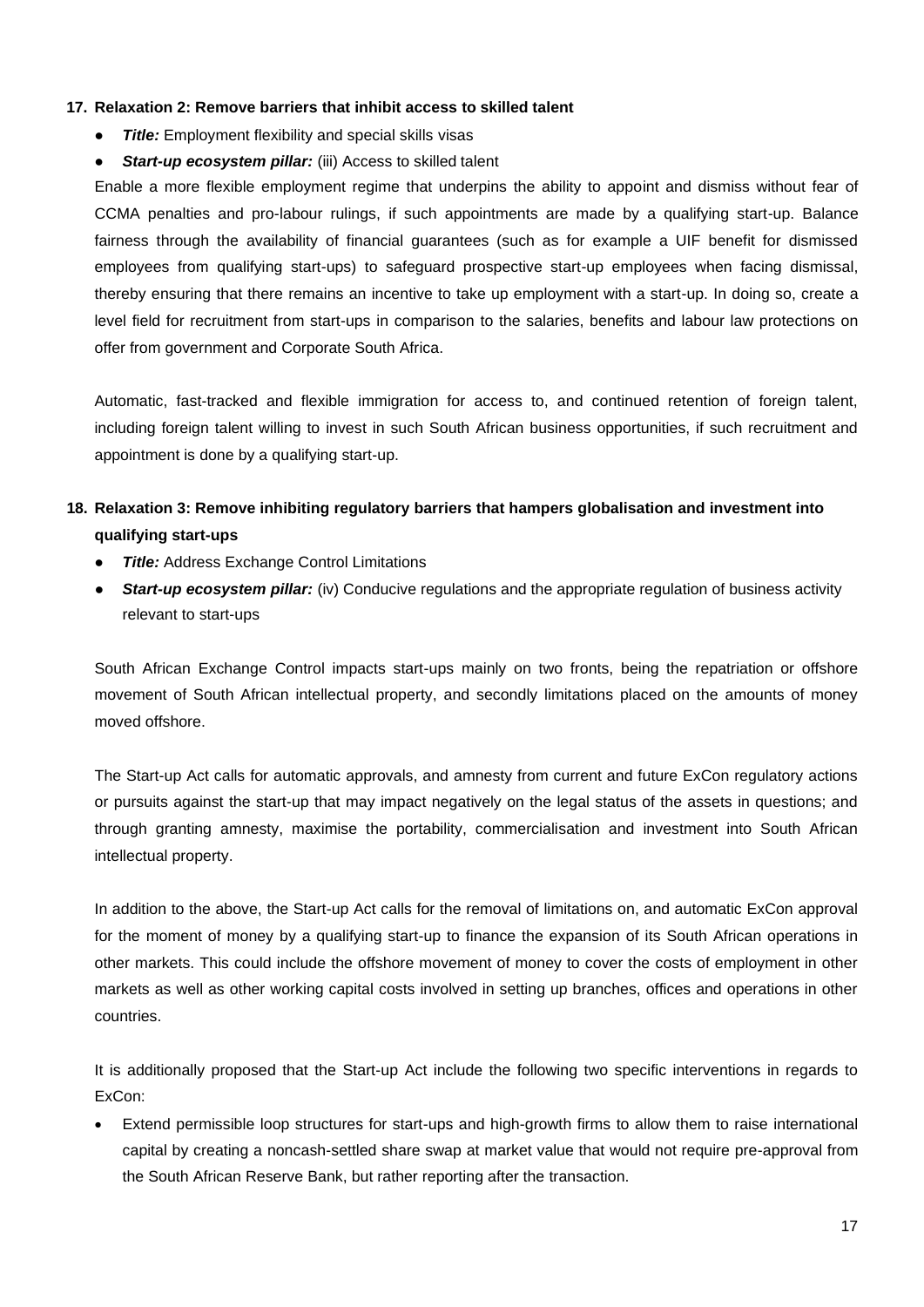IP transactions for exchange control purposes should be aligned to a reporting framework rather than the current pre-approval model. Such reporting should be done within 30 days of the transaction's effective date. Furthermore, transactions between unrelated parties should not require reporting or approval, as reporting would be included in the tax framework.

#### **19. Relaxation 4: A qualifying start-up to be exempted from preferential procurement limitations**

- **Title:** Automatic Level 1 BBBEE status for procurement and supply chain grading
- **Start-up ecosystem pillar:** (vii) Local and global market access

"Small enterprises must be allowed fair access to markets including through removing barriers to entry at wholesale and retail levels<sup>"26</sup>. The Start-up Act proposes automatic relaxation in the extent of BBBEE scrutiny **for the purposes of procurement and supply chain grading**, enabling quicker access to the supply chains of Corporate South Africa and the public sector. This will directly benefit qualifying start-ups by (i) radically increasing the opportunities for market access, (ii) without the restraints and costs intrinsic to obtaining and maintaining BBBEE points and schemes, as well as (iii) enabling capital raising from offshore investors without risking the loss of BBBEE status when local equity is taken up by non-South African investors.

This could be achieved through an amendment to the BBBEE codes, whereby an additional compliance level is introduced, similar to that for Exempted Micro Enterprises, such as "Exempted Start-up Enterprise", and where the status of this BBBEE level is that of a Level 1 BBBEE company. EME and QSE grading currently only enable Level 4 status. Start-ups consulted in the stakeholder sessions communicated losing out to large companies because they are (and can only go as far as) level four as they don't have the resources, enterprise development spending and other capabilities that many large enterprises use to "buy" their level one status.

Despite such relaxations in respect of BBBEE, the company is still obligated to pursue/maintain/ensure BBBEE compliance or risk losing all preferential privileges once the enterprise no longer qualifies as a start-up enterprise.

<sup>&</sup>lt;sup>26</sup> Reconstruction, Growth and Transformation: Building a New, Inclusive Economy. A discussion Document prepared by the ANC's Economic Transformation Committee, dated 2020.